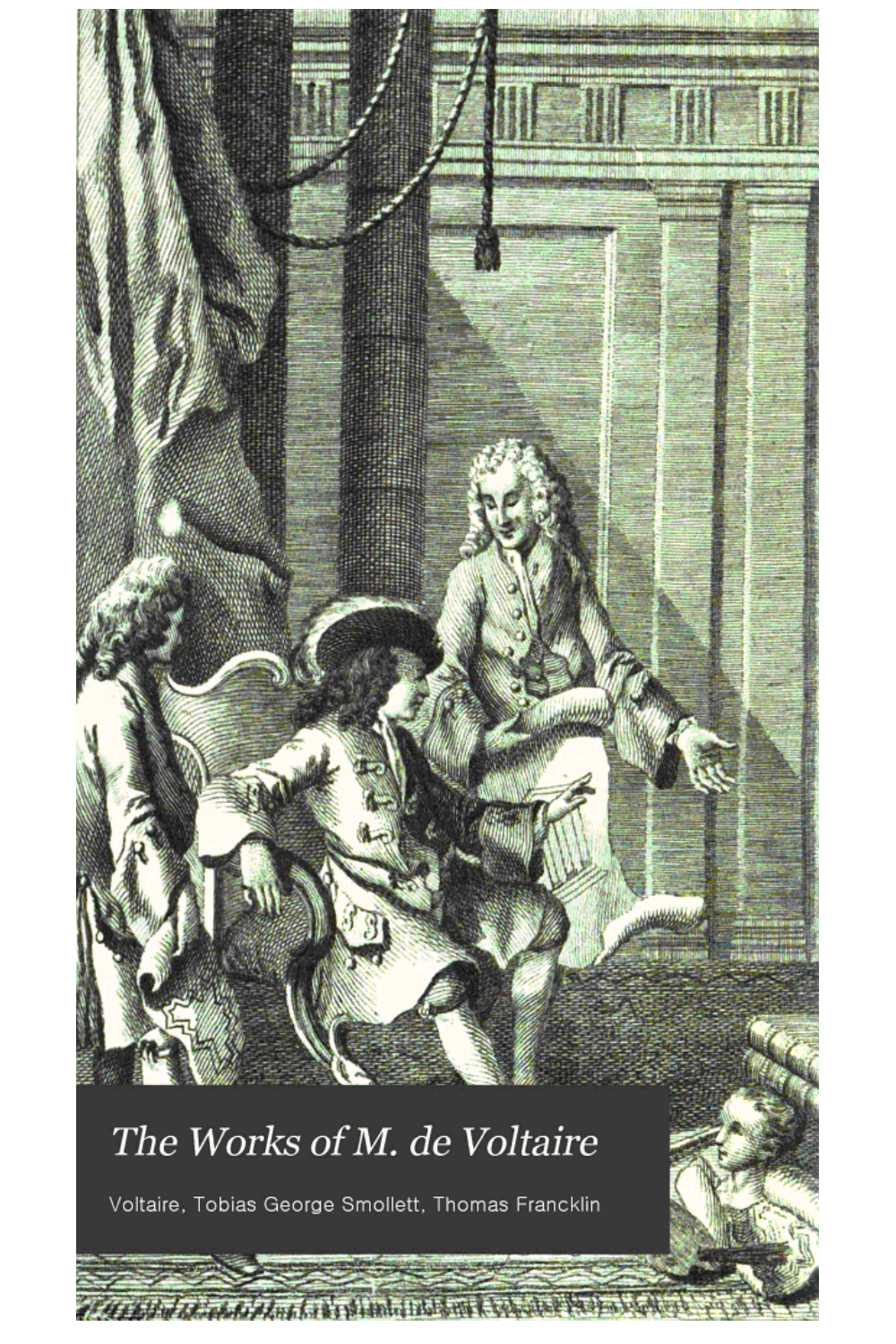#### THE

# **WORKS**

#### OF

### M. DE VOLTAIRE.

Translated from the FRENCH.

#### WITH

### Notes, Historical and Critical.

By T. SMOLLETT, M. D.

T. FRANCKLIN, M. A. and OTHERS.

VOLUME the EIGHTH.

### LONDON,

Printed for J. NEWBERY, R. BALDWIN, W. JOHNSTON, S. CROWDER, T. DAVIES, J. COOTE, G, KEARSLET, and B, COLLINS, at Salisbury.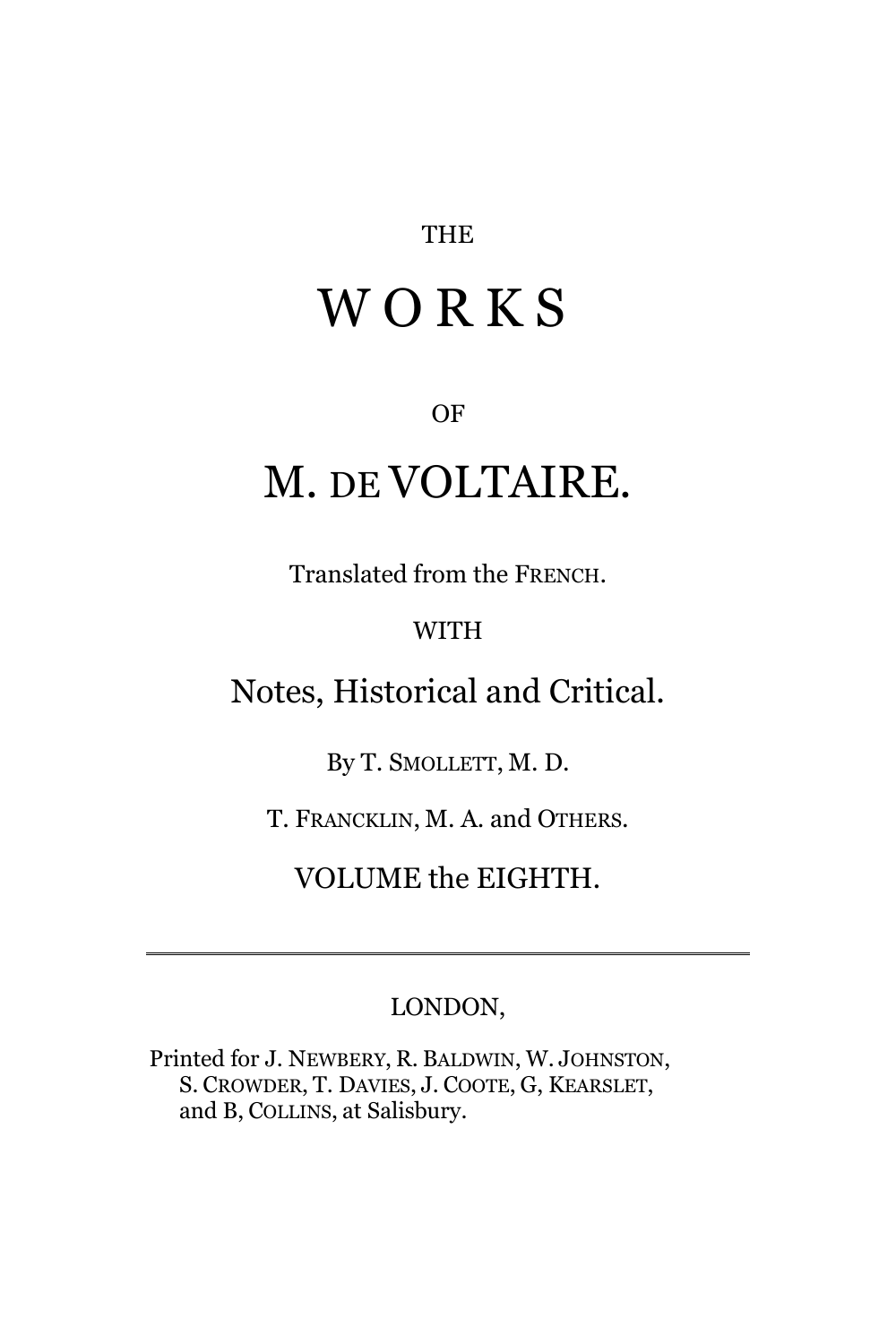### [CHAP. CXCI.](http://books.google.com/books?id=EjcLAAAAQAAJ&dq=Voltaire%20%20Culloden&pg=PA39#v=onepage&q&f=false)

Of Prince Charles Edward.

 $\gamma$  reat Britain had, in this war, been upon the point Great Britain had, in this war, been upon the point<br>Gof undergoing a revolution similar to that of the red and white roses. Prince Charles Edward, whose grandfather, by the father's side, was the unfortunate British monarch James II. and the great king of Poland, John Sobieski, his grandfather on the mother's side, made an attempt to reascend the throne of Great Britain, by one of those extravagant enterprizes, of which we meet with no examples except amongst the English, or in the fabulous ages of antiquity. He embarked, on the 12th of June 1745, in a small frigate of eighteen guns, without having given the court of France any intimation of his design; and having, in order to effect the conquest of three kingdoms, only seven officers, eighteen hundred sabres, twelve hundred fuzils, two thousand lewis d'ors, which he had borrowed, and not a single soldier.

After a passage wherein he was surrounded by dangers, he landed upon the south-west coast of Scotland: a few inhabitants of Moydart, to whom he discovered himself, threw themselves prostrate before him, but exclaimed at the same time, What can we do? we have no arms; we are poor, and destitute of all resource; we live only upon bread made of oats, and we cultivate barren lands. The prince made answer: "I will cultivate this land with you; I will eat of this bread; I will share your poverty; and I have brought you arms."

The inhabitants, moved and encouraged by this, took up arms in his-savour: they were immediately joined by the neighbouring tribes, which go by the name of clans. A piece of silk, which he had brought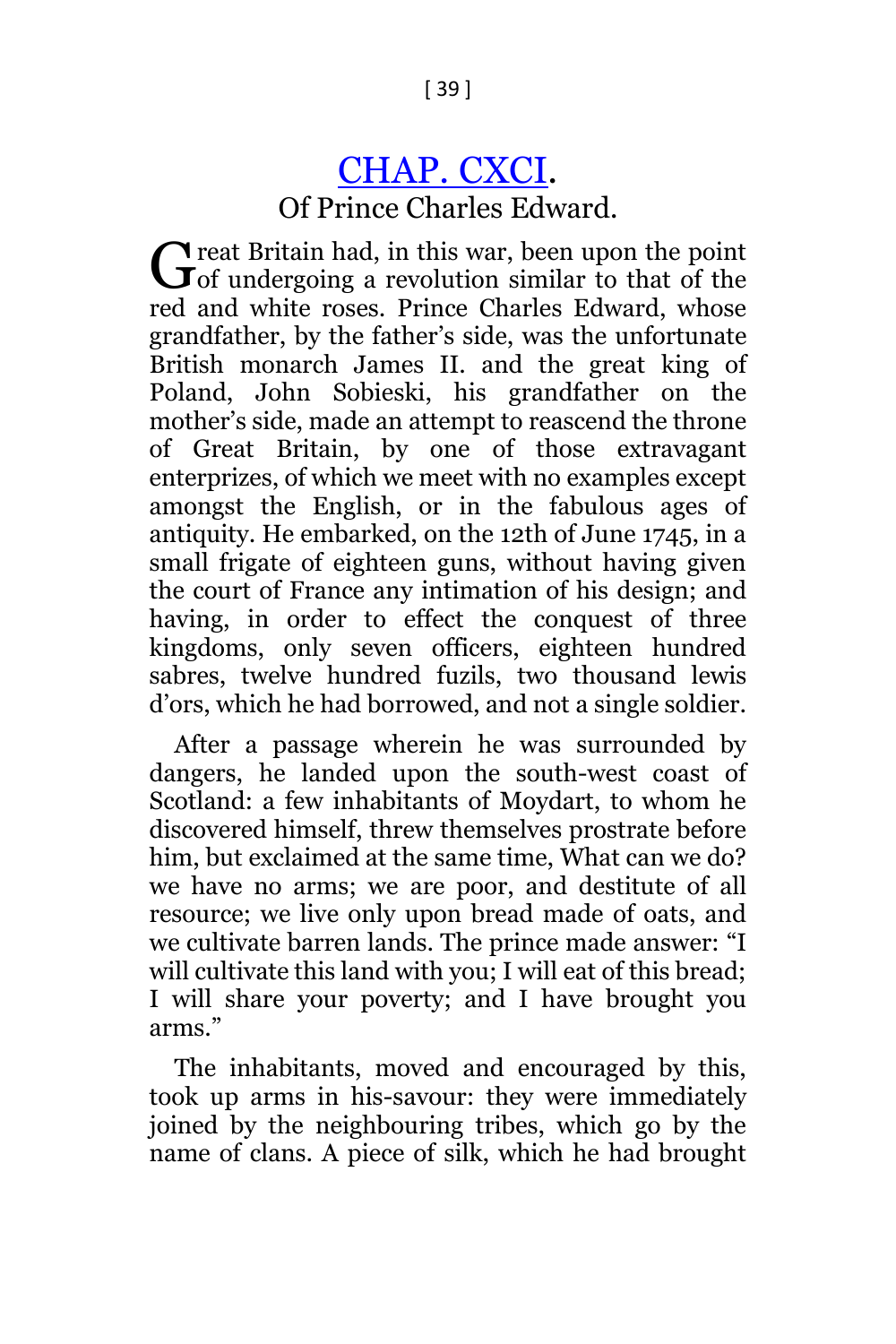over, served him as a royal standard. As soon as he saw himself at the head of one thousand five hundred men, he marched to Perth, made himself master of it, and there caused himself to be proclaimed regent of England, France, Scotland, and Ireland, in the name of his father James III. This title of regent of France, which was assumed by a prince who was scarce master of an inconsiderable village in Scotland, and who had no hopes of success but from the assistance of the French king, was a consequence of the custom adopted by the English kings, of assuming the title of kings of France; a custom which still subsists, though it should be abolished.

After this some Scotch noblemen repaired to his standard. He entered Edinburgh, and there caused himself to be acknowleged sovereign. The king of England's council set a price upon his head: 30000 pounds sterling (about seven hundred thousand livres) were offered to the person who should give him up, dead or alive. To this menace he answered by paining, with his one thousand five hundred Highlanders, a complete victory at Preston-pans, over an English army; and he took as many prisoners as he himself had soldiers. These Highlanders are the only people in Europe who preserve the military habit of the ancient Romans, together with the buckler; with the habit they possessed the courage of those Romans; they were deficient in nothing but discipline. The kings of Spain and France, upon this occasion, sent some pecuniary assistance to prince Edward. They wrote to him; they bestowed upon him the title of brother; two or three hundred men, of the royal Scotch regiment\* , were sent to him from France, with some

<sup>\*</sup> There was no such regiment in France before the extinction of the rebellion in Scotland: the few troops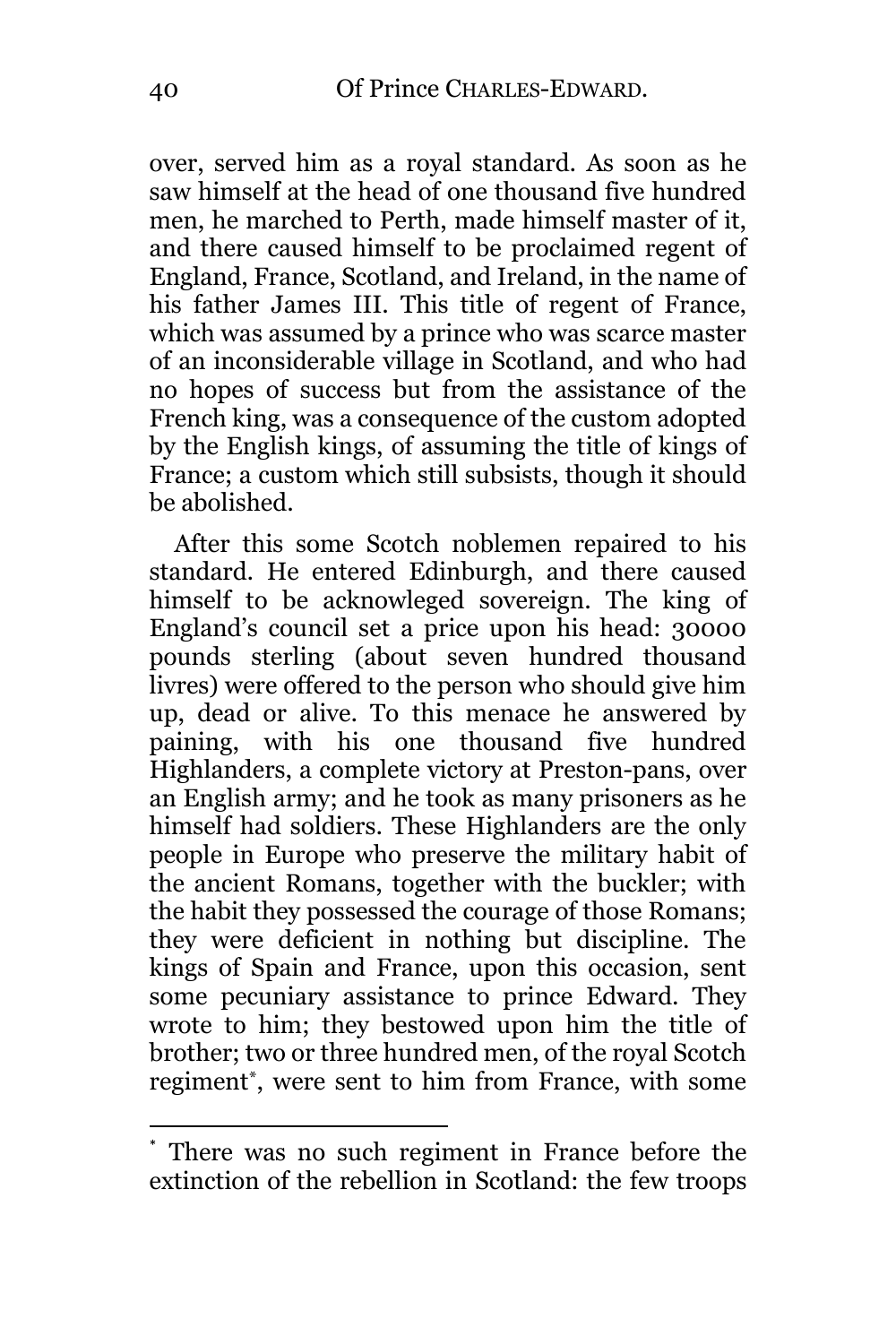piquets, who landed, after having passed through the midst of the English fleet.

The young prince subdued the whole country as far as Carlisle, and advanced within a hundred miles of London; he was then at the head of an army of about eight thousand men. Another English general, not the same that had been defeated at Preston-pans \* , advanced towards Scotland. Prince Edward marched against him in the depth of winter, came up with him at Falkirk, upon the way to Edinburgh, gained a second victory, and the next day a third, over the same troops which he had beat the day before† .

This was the favourable time to complete the revolution; already a considerable part of London was, in secret, well affected to his cause‡ . That capital was full of broils and confusion. The duke of Richelieu was upon the coasts of France, ready to bring ten thousand men to his assistance; but as France was at that time in want of men of war, the enterprize miscarried, and the whole fruit of the efforts and victories of Edward was lost. The duke of Cumberland, at the head of a well disciplined army, well armed, and provided with artillery, at last defeated these Highlanders, who were destitute of every thing but courage. Prince Edward received a total overthrow at the battle of Culloden, not many miles from Inverness: his whole army was dispersed; he went through much the same adventures

that arrived as auxiliaries to the young pretender belonged to the Irish brigade.

He was obliged to retreat to Scotland before the troops commanded by the duke of Cumberland.

† This third battle is altogether chimerical.

‡ No symptoms of this appeared.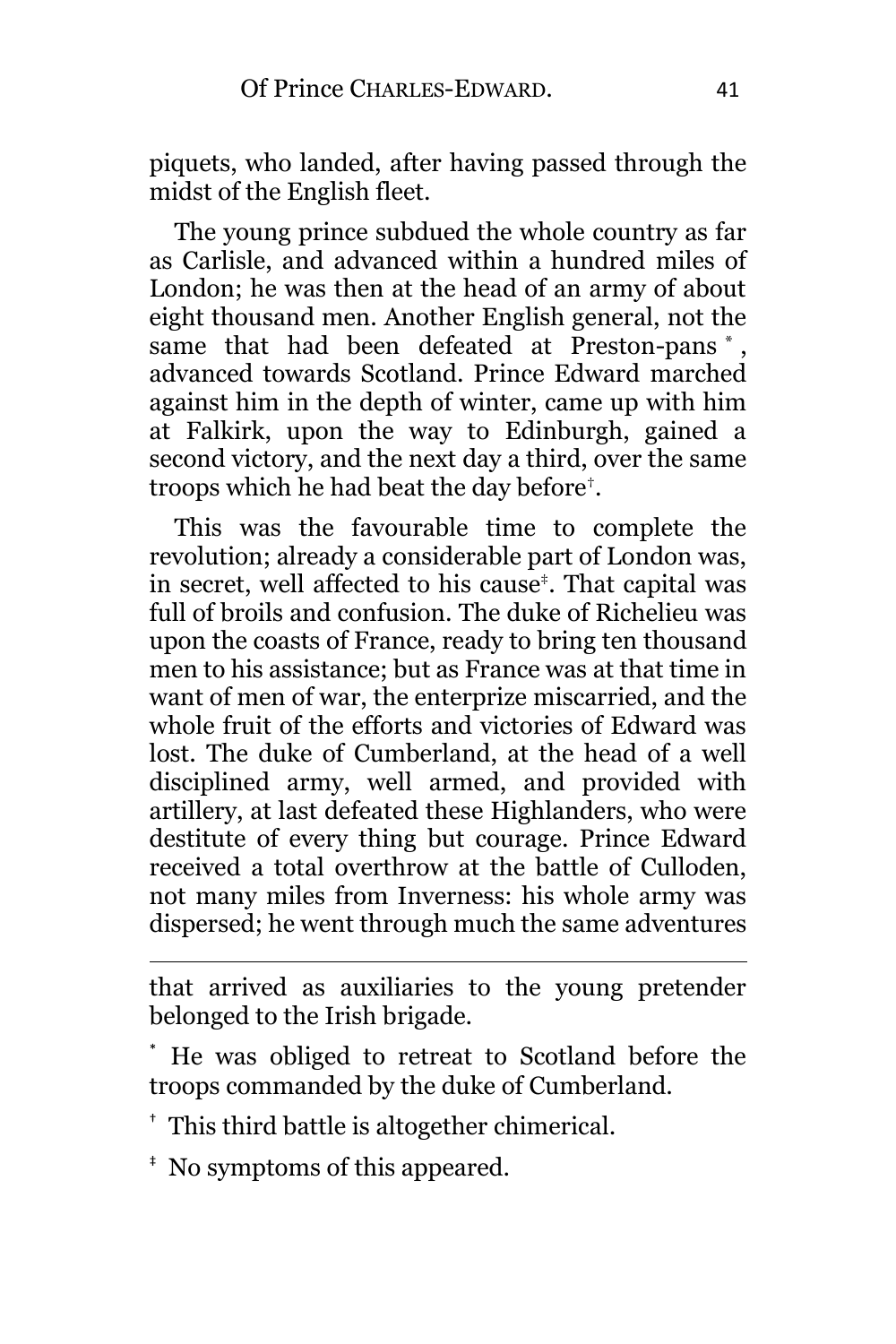which Charles II. had experienced after his defeat at Worcester, wandering like him, without succour, sometimes in company with two friends, the partners of his distress, sometimes with only one: sometimes alone, walking from cavern to cavern, lying in the forests, taking refuge in desert islands, being in want both of cloaths and food; and incessantly pursued by those who were desirous of getting the reward offered for taking him. Having one day walked above thirty miles on foot, being pressed hard by hunger, and almost ready to faint, he ventured to enter the house of a person who he knew was not of his party. "The son of your sovereign, said he, comes to ask of you food and raiment: I know you are my enemy, but I believe you a man of too much honour to abuse the confidence I place in you: take the rags that cover me, and keep them; you may perhaps one day restore them to me, in the palace of the kings of Great Britain." The gentleman was moved with compassion, assisted him as far as his situation would permit, and kept his secret.

Whilst this prince, constantly pursued by his enemies, led a miserable and concealed life in the deserts, a circumstance which adds a new lustre to his glory, scaffolds and gibbets were erected in Scotland and England to punish his partizans: near eight hundred at different times suffered as traitors upon that account\* .

They began on the seventeenth of August by the execution of seventeen officers, who were drawn upon a hurdle to the gallows, and after they were hanged the executioner tore out their hearts and struck their

The number of those that suffered death by law did not amount to one hundred.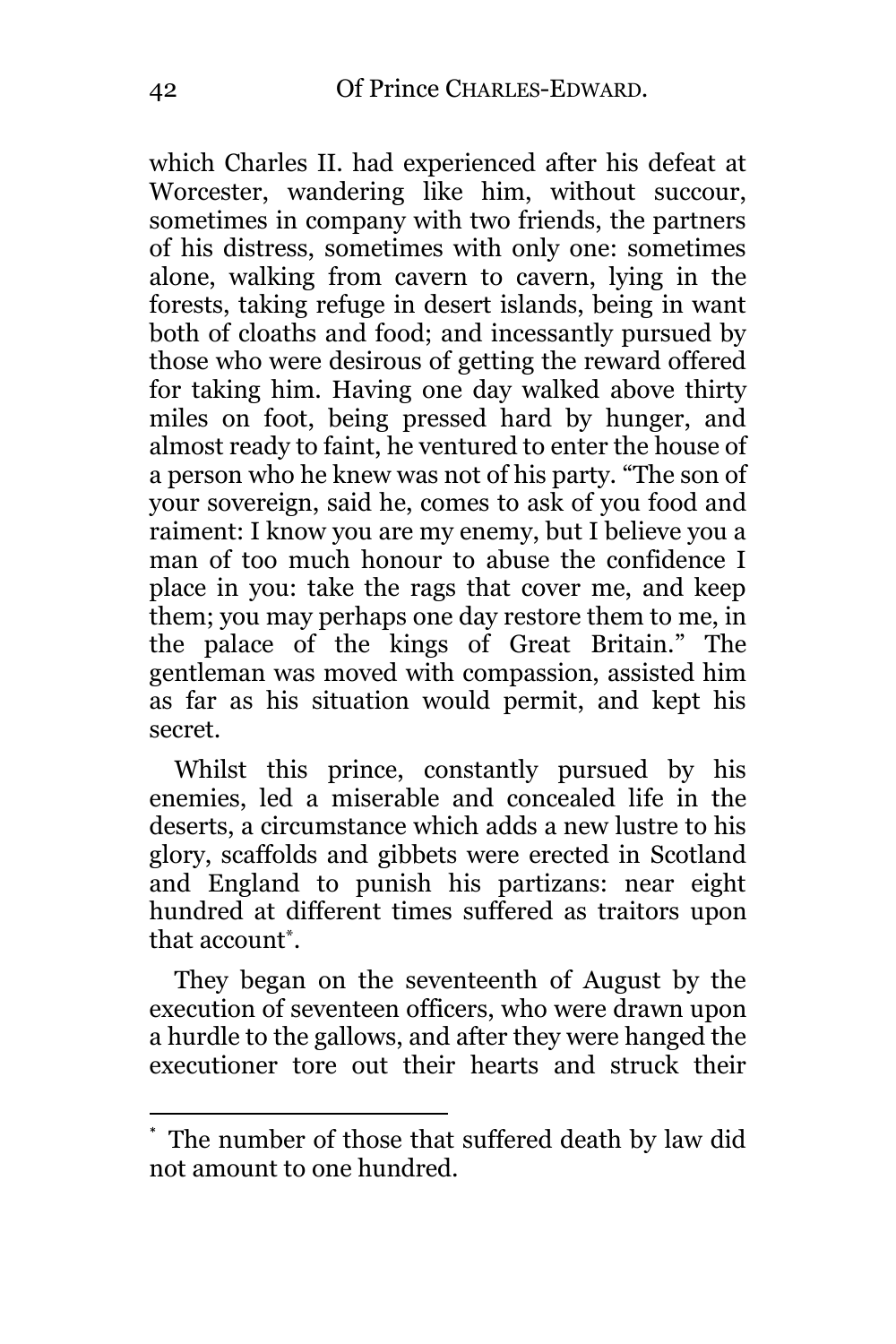cheeks with them; which being done, their bodies were cut in quarters. This punishment is a remnant of ancient barbarism. In former times it was customary to tear out the hearts of condemned persons, whilst they were still breathing.

This custom has been preserved in appearance, in order to strike with terror the minds of the vulgar, who are not easily intimidated. The lords Kilmarnock, Balmerino, Derwentwater, and Lovat, were beheaded. When Kilmarnock ascended the scaffold, he, like one who had repented of what he had done, cried out, Long live king George. Balmerino cried out, Long live king James, and his worthy son. Derwentwater was a younger brother of another lord Derwentwater executed in 1715, for having sought unsuccessfully in the very fame cause: it was desired by this elder brother, that his son, then a child, should ascend the scaffold with him: he said to him, "My intention is to cover you with my blood, that you may learn to die for your kings."

It was the fate of those who were sprung, from this family to die like heroes by the hands of an executioner. This Derwentwater had likewise a son who was born in France. "I die, like my brother, said he; I exhort my son to die in like manner, if there should ever be occasion for it; and I recommend him to the king of France." This recommendation was not ineffectual, Lewis XV. settled a pension upon this son and his sister.

Lord Lovat was executed in the eightieth year of his age. Before he received the blow, he repeated the following verse of Horace:

*Duke et decorum est pro patriâ mori.*

But there happened upon this occasion a very